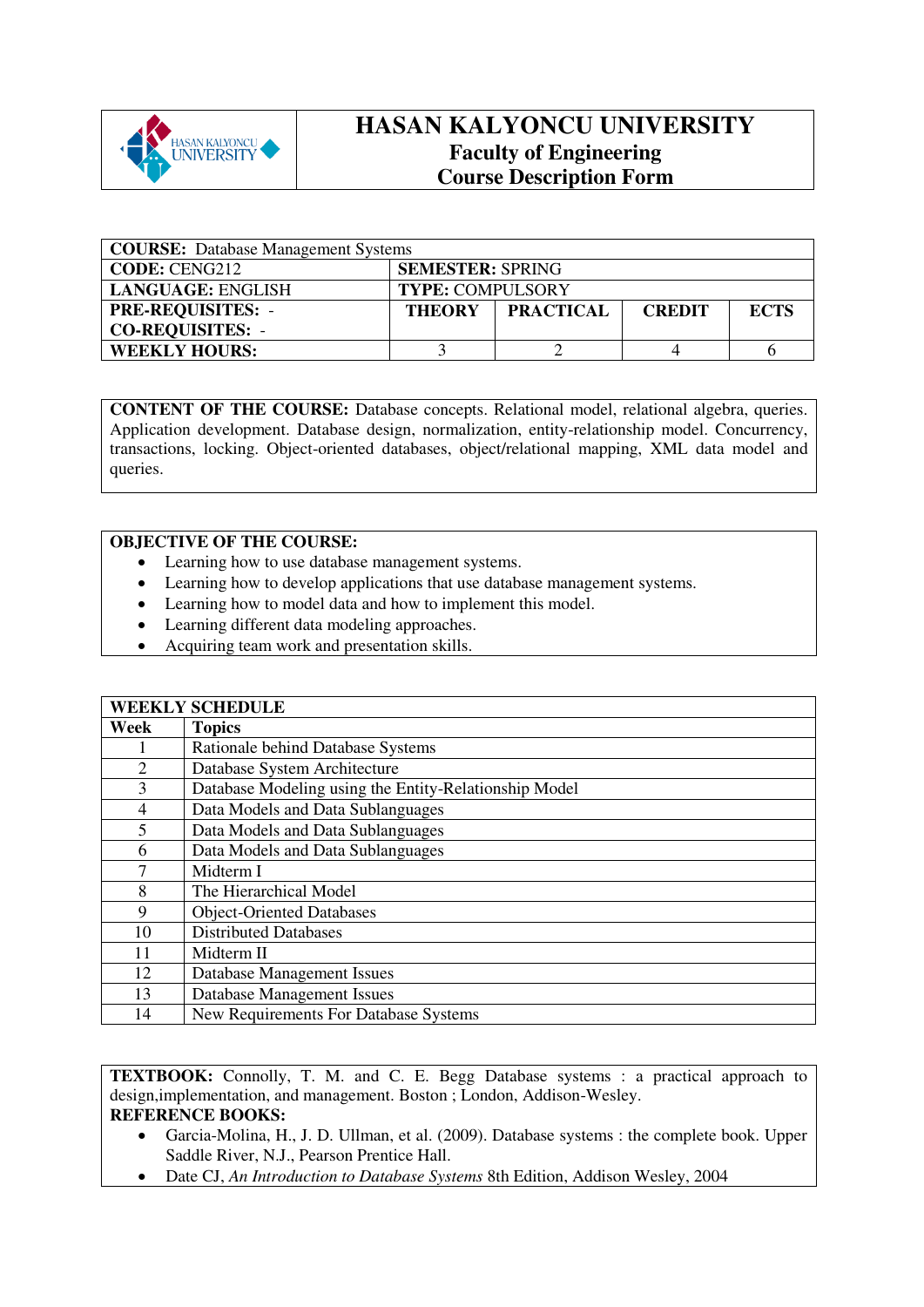• Elmasri, R. and S. Navathe (2007). Fundamentals of database systems. Boston,Pearson/Addison Wesley.

| <b>EVALUATION SYSTEM:</b>    |                 |                |  |  |  |  |  |
|------------------------------|-----------------|----------------|--|--|--|--|--|
| <b>IN-TERM STUDIES</b>       | <b>QUANTITY</b> | PERCENTAGE (%) |  |  |  |  |  |
| Midterm Exam                 |                 | 20             |  |  |  |  |  |
| Homework                     | 2               | 15             |  |  |  |  |  |
| Laboratory works             | 13              | 15             |  |  |  |  |  |
| Quiz                         |                 | 10             |  |  |  |  |  |
| Final Exam                   |                 | 40             |  |  |  |  |  |
| <b>TOTAL</b>                 | 19              | 100            |  |  |  |  |  |
| <b>CONTRIBUTION OF</b>       | 18              | 60             |  |  |  |  |  |
| <b>INTERM STUDIES TO</b>     |                 |                |  |  |  |  |  |
| <b>OVERALL GRADE</b>         |                 |                |  |  |  |  |  |
| <b>CONTRIBUTION OF FINAL</b> |                 | 40             |  |  |  |  |  |
| <b>EXAMINATION TO</b>        |                 |                |  |  |  |  |  |
| <b>OVERALL GRADE</b>         |                 |                |  |  |  |  |  |
| <b>TOTAL</b>                 | 19              | 100            |  |  |  |  |  |

| <b>COURSE CATEGORY:</b>        | PERCENTAGE (%) |
|--------------------------------|----------------|
| Mathematics and Basic Sciences | 30             |
| Engineering                    |                |
| <b>Engineering Design</b>      | 40             |
| Social Sciences                |                |

| <b>TABLE OF ECTS / WORKLOAD:</b>                           |                               |                           |                          |  |  |  |  |
|------------------------------------------------------------|-------------------------------|---------------------------|--------------------------|--|--|--|--|
| <b>Activities</b>                                          | <b>QUANTITY</b>               | <b>Duration</b><br>(Hour) | <b>Total</b><br>Workload |  |  |  |  |
| <b>Course Duration</b>                                     | 13                            | 3                         | 39                       |  |  |  |  |
| Hours for off-the-classroom study (Pre-study,<br>practice) | 14                            | 6                         | 84                       |  |  |  |  |
| Laboratory works                                           | 13                            | $\overline{2}$            | 26                       |  |  |  |  |
| Mid-term                                                   | 2                             | $\overline{2}$            | 4                        |  |  |  |  |
| Final examination                                          |                               | 2,5                       | 2,5                      |  |  |  |  |
| Homework                                                   | $\mathfrak{D}_{\mathfrak{p}}$ | 8                         | 16                       |  |  |  |  |
| Quiz                                                       |                               | 2                         | 2                        |  |  |  |  |
| <b>Total Work Load</b>                                     |                               |                           | 173,5                    |  |  |  |  |
| <b>Total Work Load / 30</b>                                |                               |                           | 5,78                     |  |  |  |  |
| <b>ECTS Credit of the Course</b>                           |                               |                           | 6                        |  |  |  |  |

|                 | PO <sub>1</sub>                                | PO <sub>2</sub> | PO <sub>3</sub> | <b>PO4</b> | PO <sub>5</sub> | <b>PO6</b> | PO <sub>7</sub> | PO <sub>8</sub> | PO <sub>9</sub> | <b>PO10</b> | <b>PO11</b> |
|-----------------|------------------------------------------------|-----------------|-----------------|------------|-----------------|------------|-----------------|-----------------|-----------------|-------------|-------------|
| LO1             |                                                |                 |                 |            |                 |            |                 |                 |                 |             |             |
| LO2             |                                                |                 |                 |            |                 |            |                 |                 |                 |             |             |
| LO3             |                                                |                 |                 |            |                 |            |                 |                 |                 |             |             |
| LO <sub>4</sub> |                                                |                 |                 |            |                 |            |                 |                 |                 |             |             |
|                 | PO: Program Outcomes   LO: Learning Outcomes   |                 |                 |            |                 |            |                 |                 |                 |             |             |
|                 | Values: 0: None   1: Low   2: Medium   3: High |                 |                 |            |                 |            |                 |                 |                 |             |             |